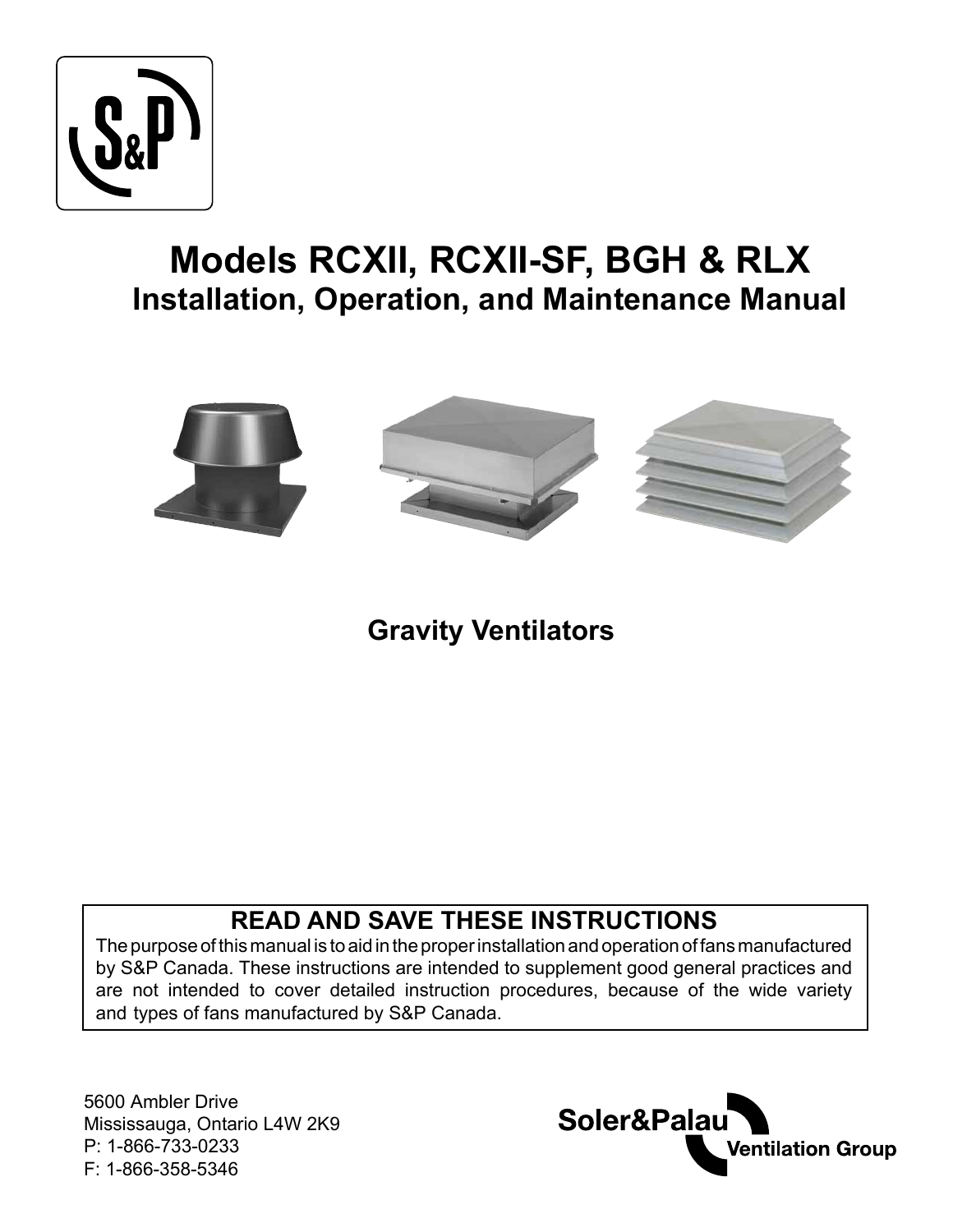## **INSTALLATION, OPERATION AND MAINTENANCE MANUAL**

#### **INTRODUCTION:**

#### **DO NOT INSTALL, USE OR OPERATE THIS EQUIPMENT UNTIL THIS MANUAL HAS BEEN READ AND UNDERSTOOD. READ AND SAVE THESE INSTRUCTIONS FOR FUTURE USE.**

It is the responsibility of the purchaser to assure that the installation and maintenance of this equipment is handled by qualified personnel experienced in such work and equipment.

Contact your local representative should you need further information.

#### **SHIPMENT AND RECEIVING:**

Prior to shipment, all fans have been thoroughly inspected and tested.

All equipment shipped from S&P Canada is skidded or crated to fully comply with trucking requirements. Inspect all shipments carefully for damage. **THE RECEIVER MUST NOTE ANY DAMAGE ON THE CARRIER'S BILL OF LADING AND FILE A CLAIM IMMEDIATELY WITH THE FREIGHT COMPANY, IN THE CASE OF ANY DAMAGE.**  Keep a record of all equipment received, including inspection details and date of receipt, because of the possibility of partial shipments.

If you receive damaged goods, contact your S&P representative for repair or replacement service.

#### **HANDLING:**

Handle your equipment with caution. Some units are provided with lifting lugs or holes for easy handling. Others must be handled using nylon straps that protect the unit's coating and housing. Spreader bars should be used when lifting large parts. Roof ventilators should be lifted by using straps around the fan housing or base only. Spreader bars should also be used to avoid damage to stack caps or hoods. **DO NOT LIFT ROOF VENTILATORS BY THE STACK CAP OR HOOD.** 

#### **STORAGE:**

If units are stored for any length of time, they should be stored in a clean, dry location to prevent rust and corrosion. Outdoor storage is not recommended. When outdoor storage is necessary, they should be protected from the elements as best as possible. Cover the fan inlet and outlet and keep motors dry and clean.

#### **INSTALLATION:**

Roof ventilators should always be mounted to a flat level, solid and rigid structure. Particular caution should be exercised when installing units on metal buildings. Be sure roofs are capable of supporting the fan(s). Roofs not supported correctly will cause vibration that could cause damage or injury.

Fans mounted off ground level should be rigidly mounted to a special platform and be placed as near as possible to, or over, a solid wall or column. Use guy wires to help secure root units if excessively windy conditions prevail.

- 1. When ventilator is designed to be mounted on a curb, the curb should be securely installed prior to ventilator installation.
- 2. Anchor the unit securely to the curb. Anchoring through the vertical portion of the curb cap flange is recommended. Use a minimum of four lag bolts or other suitable fasteners.
- 3. A damper, if used, should be securely mounted within the curb or wall in a manner that allows free and unobstructed operation.

#### **MAINTENANCE:**

1. Ventilators should be carefully checked at least once a year. For critical or rugged applications, a routine check every two or three months is suggested.